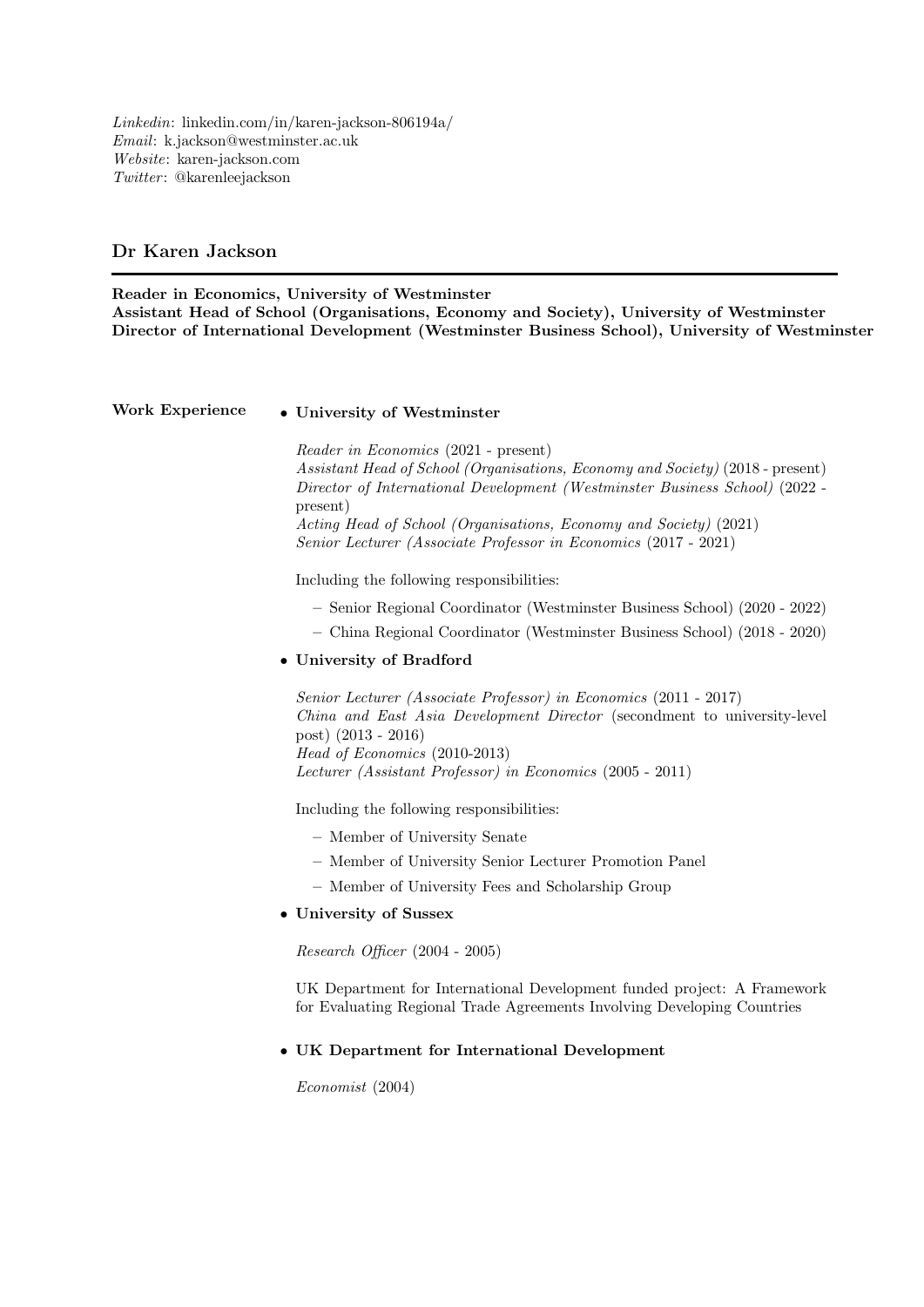| Education    | $\bullet$ Fellow (2007)<br>Higher Education Academy                                                                                                                                                                                            |
|--------------|------------------------------------------------------------------------------------------------------------------------------------------------------------------------------------------------------------------------------------------------|
|              | • DPhil in Economics $(2007)$<br>University of Sussex                                                                                                                                                                                          |
|              | • MSc in Economics $(2000)$<br>University of Nottingham                                                                                                                                                                                        |
|              | • BA in Mathematics and Economics (1999)<br>University of Kent                                                                                                                                                                                 |
| Publications | • An Analysis of the Trade Policy Review of the European Union, (2021) The<br><i>World Economy</i> , 44(12), pp. 3482-3491                                                                                                                     |
|              | • Belt and Road: The China Dream?, $(2021)$ China Economic Review, 67 (with<br>O. Shepotylo)                                                                                                                                                   |
|              | • An examination of EU trade disintegration scenarios, $(2021)$ The World Econ-<br>$omy, 44(1), pp. 2-20$ (with O. Shepotylo)                                                                                                                  |
|              | • Trade (dis)integration: The sudden death of NAFTA, $(2020)$ Open Economies<br>$Review, 31(4), pp. 931-943$ (with D. Bakas and G. Magkonis)                                                                                                   |
|              | • An inquiry into exchange rate misalignments as a cause of the major global<br>trade imbalances, $(2019)$ , Journal of Economic Studies, $46(4)$ , pp. 902-924<br>(with M.A. Nasir)                                                           |
|              | • Identifying networks in social media: The case of Grexit, $(2019)$ , Networks and<br><i>Spatial Economics</i> , $19(1)$ , pp. 319-330 (with G. Magkonis)                                                                                     |
|              | • Regional trade institutions in West Africa: Historical reflections, $(2018)$ , Jour-<br>nal of International Development, $30(8)$ , pp. 1255-1272 (with E. Bah and D. J.<br>Potts)                                                           |
|              | • Post-Brexit trade survival: Looking beyond the European Union, $(2018)$ , <i>Eco</i> -<br>nomic Modelling, 73, pp. 317-328 (with O. Shepotylo)                                                                                               |
|              | • The segmentation of Europe: Convergence or divergence between core and pe-<br>riphery, (2017) Palgrave Macmillan (with M. Baimbridge, U. R. Lee and I.<br>Litsios)                                                                           |
|              | • Evaluating methodological issues in the tourism literature: UK outgoing tourism<br>and trade links, $(2015)$ , <i>Economic Issues</i> , $28(1)$ , pp. 1-42 (with W. Zang)                                                                    |
|              | • Great achievements and great challenges: The EU Common Fisheries Policy<br>in Re-examining the EU policies in a global perspective edited by M. R. Szeles,<br>$(2013)$ , Palgrave Macmillan                                                  |
|              | • Reconsidering the silk road: Tourism in the context of regionalism and trade<br>patterns in <i>Handbook on the Economics of Leisure</i> edited by S. Cameron, (2011)<br>Edward Elgar.                                                        |
|              | • A Framework for evaluating regional trade agreements involving developing<br>countries, (2005), Report for the UK Department for International Development<br>(with D. Evans, M. Gasiorek, P. Holmes, L. Iacovone, S. Robinson and J. Rollo) |
|              | • Investment incentives in Commonwealth developed countries and the WTO<br>investment negotiations, (2003), Commonwealth Secretariat Economic Paper<br>Series (with J. Lafortune, J.C.R. Rowley, S.R. Vemuri, and R. Scollay)                  |
|              |                                                                                                                                                                                                                                                |
|              |                                                                                                                                                                                                                                                |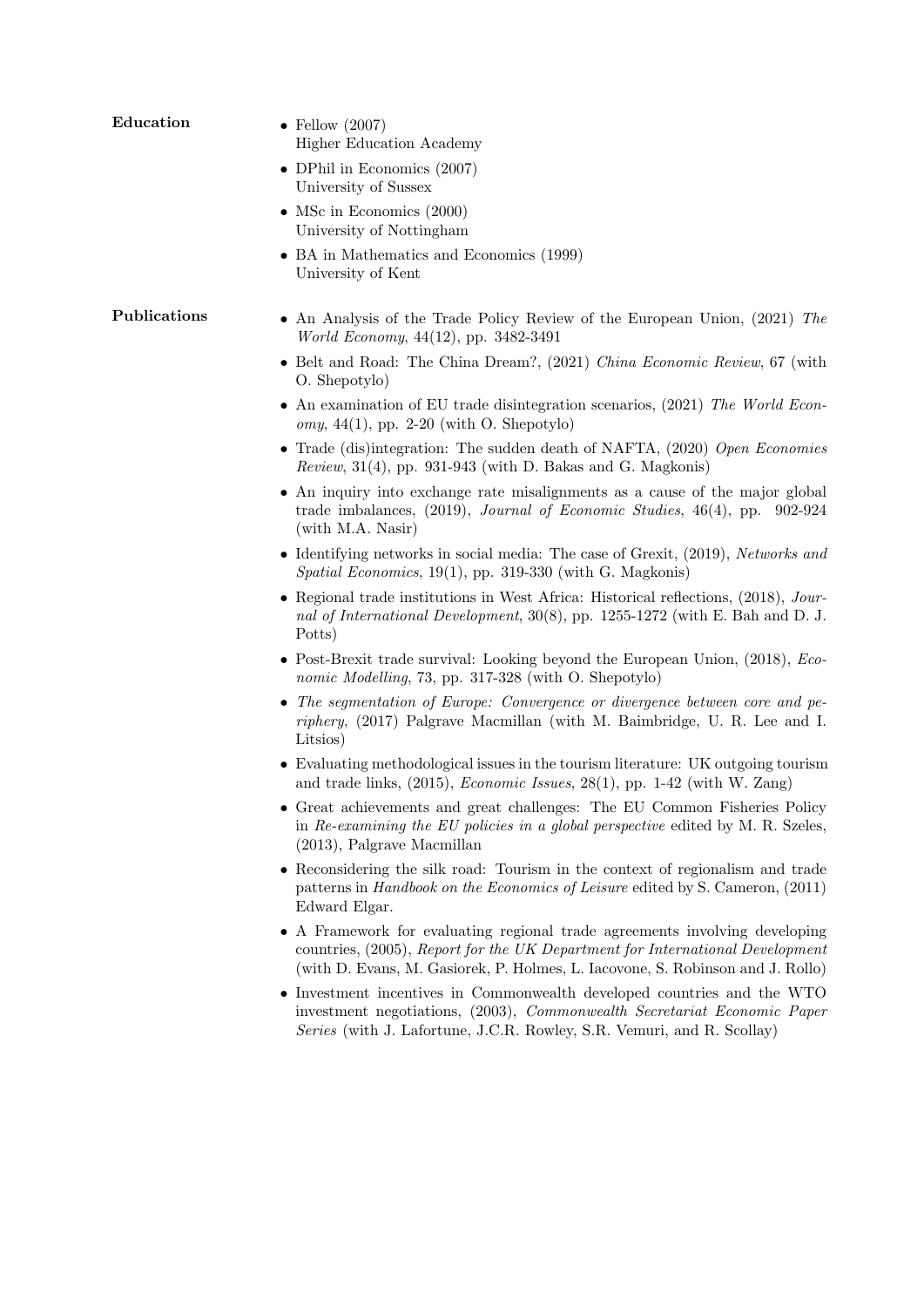# Research Impact • Brexit: what the UK/EU customs changes mean for businesses from January 1, (2021), The Conversation, 21 Dec

- Written evidence to the UK Parliament International Trade Committee's inquiry, UK trade negotiations, (2021), 15 Sep (with O. Shepotylo)
- The Belt and Road Initiative in times of global uncertainty: A trade policy perspective, (2021), China Dialogues (LSE), 24 Jun (with O. Shepotylo)
- Four reasons why G7 climate finance initiative will struggle against China's Belt and Road, (2021), The Conversation, 14 Jun (with O. Shepotylo)
- US-UK trade deal: what can post-Brexit Britain hope to get?, (2021), The Conversation, 4 Jan (with O. Shepotylo)
- A UK-US trade deal would look less likely under Joe Biden which means the NHS red line could be crossed, (2020), iPaper, 16 Oct
- China-US trade talks cancelled: why negotiations will still happen eventually, (2020), The Conversation, 14 Aug (with O. Shepotylo)
- US-UK trade talks have begun heres what each side wants and what to expect, (2020), The Conversation, 11 May (with O. Shepotylo)
- NAFTA 2.0 is a welcome deal for the US, Canada and Mexico in a time of trade uncertainty, (2019), LSE US Centre, 13 Nov (with D. Bakas and G. Magkonis)
- Winners and losers in the US-China trade war, (2019), The Conversation, 25 Jun (with O. Shepotylo)
- Brexit: breaking up is hard to do, (2019), The Money ABC Radio National (Australian Broadcasting Corporation), 21 March
- Why a no-deal Brexit would be less costly for the EU than the UK,  $(2019)$ , The Conversation, 24 Jan (with A. Delis and O. Shepotylo)
- Brexit: four things you need to know,  $(2019)$ , The UK in a Changing Europe, 11 Jan (with O. Shepotylo)
- JVS Show BBC Three Counties Radio interview, (2018), 14 Dec
- No deal? Seven reasons why a WTO-only Brexit would be bad for Britain, (2018), The Conversation, 23 Aug (with O. Shepotylo) [More than 67,000 reads]
- Post-Brexit trade with the US Donald Trump was right when he said a deal would be tricky, (2018), The Conversation, 20 July (with O. Shepotylo)
- A customs union would free the UK to strike trade deals but it doesnt solve every Brexit problem, (2018), The Conversation, 26 April (with O. Shepotylo)
- The five alternatives to EU single market and customs union would all make UK poorer, (2018), The Conversation, 26 Feb (with O. Shepotylo)
- West Africa: Empirehood and colonialism offer lessons in integration, (2017). The Conversation, 12 December (with E. Bah and D. J. Potts) [More than 75,000 reads]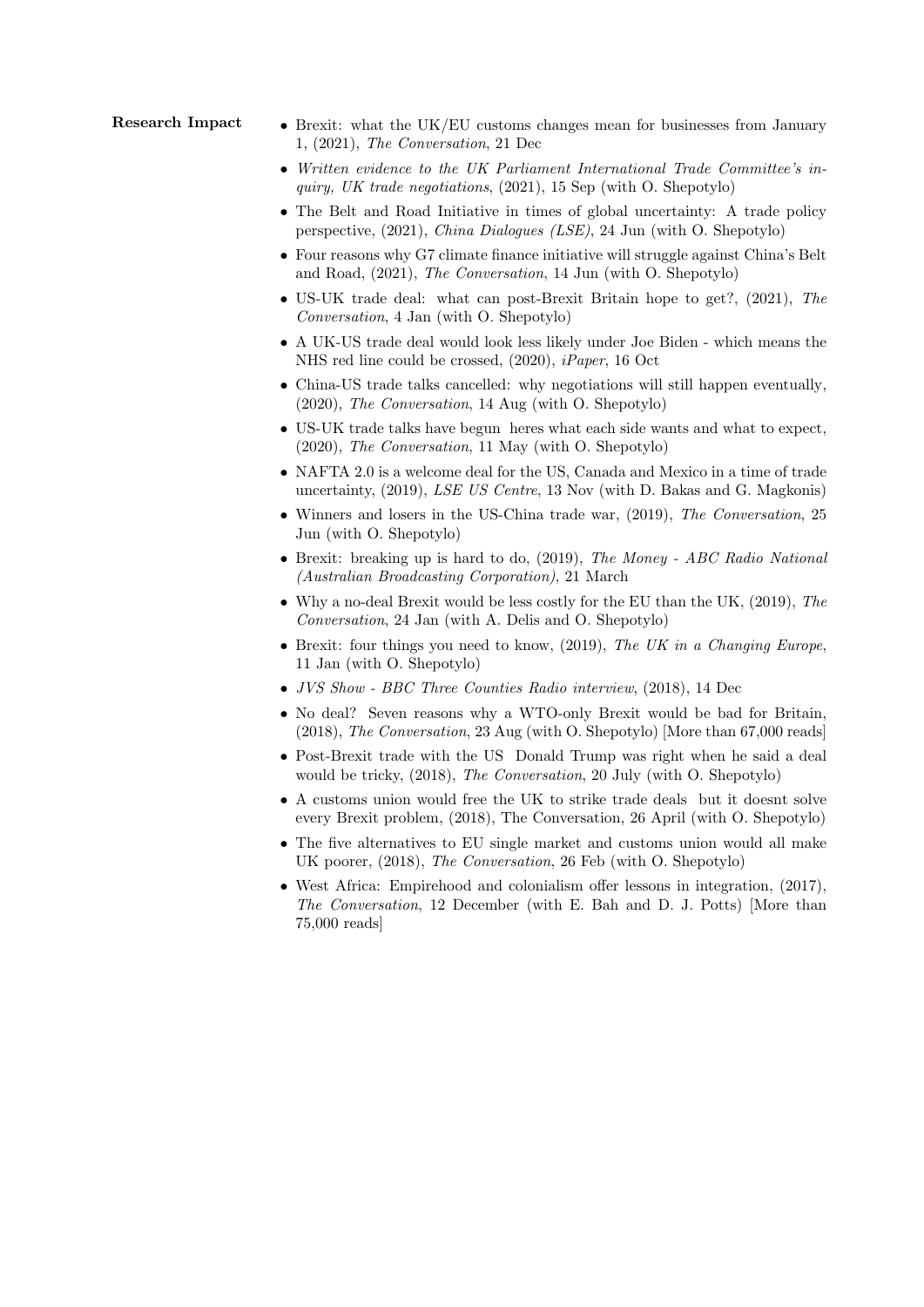| <b>Funded research</b><br>projects | • China in Uzbekistan: An investigation into the effects of the BRI on trade,<br>migration, and Chinese language education<br>$2019 - 2021$<br>WUIT Collaborative Research Fund<br>9,710 pounds [Co-Investigator]<br>$\bullet\,$ Dealing with Students with Diverse Mathematics and Statistics Abilities<br>2011<br>Higher Education Academy<br>3,000 pounds [Principle Investigator] |
|------------------------------------|---------------------------------------------------------------------------------------------------------------------------------------------------------------------------------------------------------------------------------------------------------------------------------------------------------------------------------------------------------------------------------------|
| <b>PhD</b> Supervision             | • Lady Naa Atswei Asafu-Adjaye, Started in 2020                                                                                                                                                                                                                                                                                                                                       |
|                                    | • Olga Artsiukh, Started in 2020                                                                                                                                                                                                                                                                                                                                                      |
|                                    | • Jiandan Li, Started in 2019                                                                                                                                                                                                                                                                                                                                                         |
|                                    | • Essa Bah, Completed in 2018, Destination: University of Birmingham                                                                                                                                                                                                                                                                                                                  |
|                                    | • Zhang He, Completed in 2014, Destination: Teesside University                                                                                                                                                                                                                                                                                                                       |
|                                    | • Wenyu Zang, Completed in 2012, Destination: Nottingham Trent University                                                                                                                                                                                                                                                                                                             |
| International<br>conference and    | <i>Westminster Development Studies Symposium</i> (6 July 2022)<br>University of Westminsters Development Policy Network                                                                                                                                                                                                                                                               |
| seminar series<br>organisation     | • Global Economic Policy Group 2022 (27-28 June 2022)<br>Jointly organised by the FernUniversitt in Hagen (CEAMeS) and University of<br>Westminster (Westminster Business School)                                                                                                                                                                                                     |
|                                    | Westminster Development Network Virtual Seminars (16.02.2022 - 30.03.2022)<br>Jointly organised by the University of Westminsters Development Policy Net-<br>work, Westminster International University in Tashkent and the International<br>Food Policy Research Institute                                                                                                           |
|                                    | • Westminster Development Network Virtual Seminars (summer 2021)<br>Jointly organised by the University of Westminsters Development Policy Net-<br>work, Westminster International University in Tashkent and the International<br>Food Policy Research Institute                                                                                                                     |
|                                    | • BRI in the Shadow of Covid19: Central Asian Perspective (June 2021)<br>Jointly organised by the University of Westminster in collaboration with the<br>Westminster International University in Tashkent                                                                                                                                                                             |
|                                    | • Global Economic Policy Group $2021$ (18.01.2021)<br>Jointly organised by the FernUniversitt in Hagen (CEAMeS) and University of<br>Westminster (Westminster Business School)                                                                                                                                                                                                        |
|                                    | • Westminster Development Network Virtual Seminars (autumn 2020)<br>Jointly organised by the University of Westminsters Development Policy Net-<br>work, Westminster International University in Tashkent and the International<br>Food Policy Research Institute                                                                                                                     |
|                                    | • Global Economic Policy Group 2020 (Autumn 2020)                                                                                                                                                                                                                                                                                                                                     |

Jointly organised by the University of Duisburg-Essen (Institute of East Asian Studies), FernUniversitt in Hagen (CEAMeS), Fudan University (Institute of World Economy) and University of Westminster (Westminster Business School)

• East Asia Forum: Economic (Dis)integration (14 June 2019) Jointly organised by the University of Duisburg-Essen (Institute of East Asian Studies), FernUniversitt in Hagen (CEAMeS) and University of Westminster (Westminster Business School and Contemporary China Centre)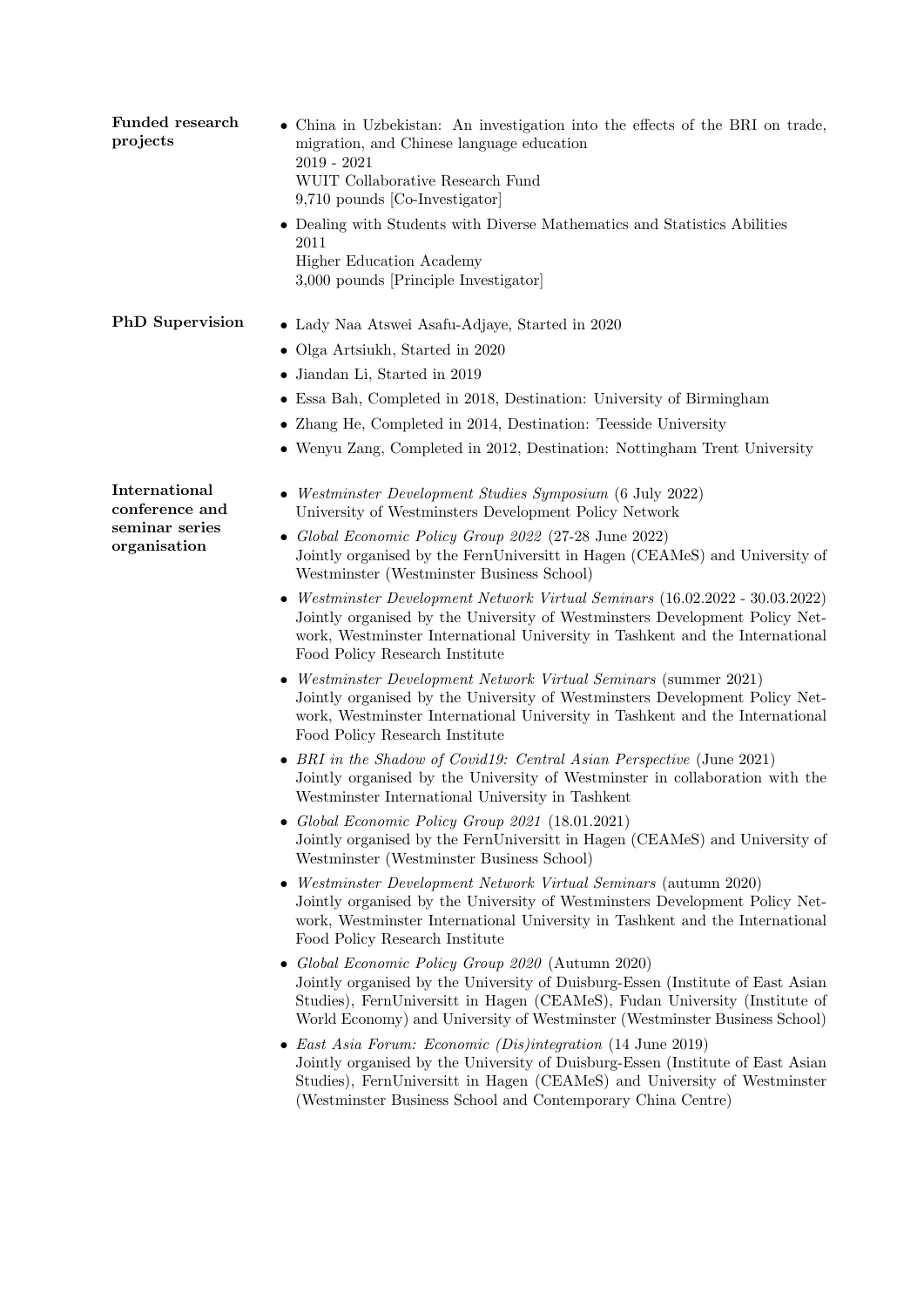|                                            | <i>Westminster Development Studies Symposium</i> (17 May 2019)<br>University of Westminsters Development Policy Network                                                                                                                                                                                                                                                                                                                                                                                                                                     |
|--------------------------------------------|-------------------------------------------------------------------------------------------------------------------------------------------------------------------------------------------------------------------------------------------------------------------------------------------------------------------------------------------------------------------------------------------------------------------------------------------------------------------------------------------------------------------------------------------------------------|
| Teaching<br>experience                     | • Preliminary Mathematics for Economists, Level 3<br>• Mathematics for Economists, Level 4<br>• Introduction to Microeconomics, Level 4<br>• Global Economic Issues, Level 4<br>• Global Business Environment, Level 4<br>• Further Mathematics for Economists, Level 5<br>• Microeconomic Theory, Level 5<br>• Trade, Regionalism and Globalisation, Level 6<br>• International Trade, Level 6<br>• International Economics, Level 6<br>• Economics of Labour, Level 6<br>• International Economics, Level 7<br>• Microeconomic Theory and Policy, Level 7 |
| Consultancy and<br>Advisory<br>Assignments | • Peer Reviewer $(2021)$<br><b>ESRC</b><br>UK Productivity call<br>$\bullet$ External Expert (2021)<br>Richmond University<br>• Member of Panel of Experts $(2020-21)$<br>UKRI (ESRC)<br>COVID-19 UKRI Rapid Response Call<br>• External Expert $(2017)$<br>University of Reading<br>Transnational Education Review Panel<br>$\bullet$ External Examiner (2017-2021)                                                                                                                                                                                        |
|                                            | Coventry University<br>$\bullet$ External Examiner (2016-2020)<br>Nottingham Trent University<br>$\bullet$ External Expert (2016)<br>Teesside University<br>BA Economics Programme Approval Panel<br>• External Expert $(2014-15)$<br>University of Reading<br>Review of Economics Teaching<br>$\bullet$ External Examiner (2013-16)<br>Leeds Beckett University<br>• Consultant $(2004)$<br>Department for International Development<br>Project: Achieving the Millennium Development Goals: The Middle-Income<br>Countries A strategy for DFID: 2005-2008 |